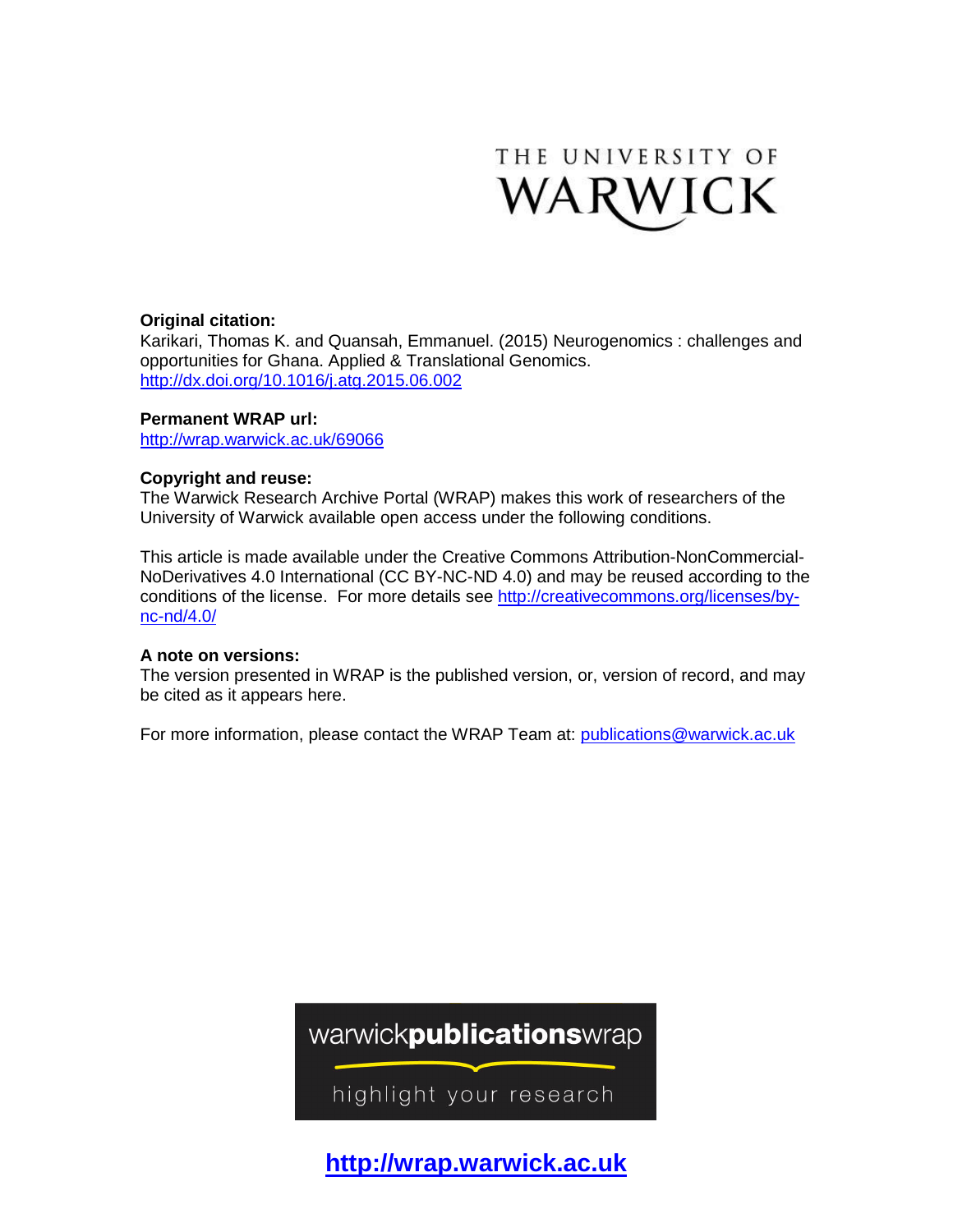Contents lists available at ScienceDirect



Applied & Translational Genomics

journal homepage: www.elsevier.com/locate/atg

# Neurogenomics: Challenges and opportunities for Ghana

# Thomas K. Karikari <sup>a,b,</sup>\*, Emmanuel Quansah <sup>c,d,</sup>\*\*

<sup>a</sup> Neuroscience, School of Life Sciences, University of Warwick, Coventry CV4 7AL, United Kingdom

<sup>b</sup> Midlands Integrative Biosciences Training Partnership, University of Warwick, Coventry CV4 7AL, United Kingdom

<sup>c</sup> Department of Molecular Biology and Biotechnology, School of Biological Science, University of Cape Coast, Cape Coast, Ghana

<sup>d</sup> Pharmacology, Faculty of Health and Life Sciences, De Montfort University, Leicester LE1 9BH, United Kingdom

### article info abstract

Article history: Received 31 May 2015 Accepted 12 June 2015

Keywords: Neurogenomics Neuroscience Genomics Big data Bioinformatics Scientific capacity Africa Ghana

The application of genomic tools and technologies has shown the potential to help improve healthcare and our understanding of disease mechanisms. While genomic tools are increasingly being applied to research on infectious diseases, malaria and neglected tropical diseases in Africa, an area that has seen little application of genomic approaches on this continent is neuroscience. In this article, we examined the prospects of developing neurogenomics research and its clinical use in Ghana, one of the African countries actively involved in genomics research. We noted that established international research funding sources and foundations in genomic research such as H3ABioNet nodes established at a couple of research centres in Ghana provide excellent platforms for extending the usage of genomic tools and techniques to neuroscience-related research areas. However, existing challenges such as the (i) lack of degree programmes in neuroscience, genomics and bioinformatics; (ii) low availability of infrastructure and appropriately-trained scientists; and (iii) lack of local research funding opportunities, need to be addressed. To promote and safeguard the long-term sustainability of neurogenomics research in the country, the impact of the existing challenges and possible ways of addressing them have been discussed. © 2015 The Authors. Published by Elsevier B.V. This is an open access article under the CC BY-NC-ND license ([http://creativecommons.org/licenses/by-nc-nd/4.0/\)](http://creativecommons.org/licenses/by-nc-nd/4.0/).

### 1. Introduction

Genomic technologies are important resources in biomedical research and healthcare. Many healthcare delivery facilities, as well as research institutions and companies have adopted genomic tools and techniques to advance their activities [\(World Health Organization,](#page-4-0) [2002\)](#page-4-0). In Africa, genomic research is gaining prominence particularly because of the wide coverage of sequencing technologies, making it possible to comprehensively characterise genetic variants in order to obtain further insights into disease mechanisms, as well as individual and population differences in disease susceptibility, resistance and drug responses ([H3Africa Consortium et al., 2014; Karikari and Aleksic,](#page-3-0) [2015\)](#page-3-0). A landmark study in this area is the African Genome Variation Project, which recently showed that genomic variations exist among some major African ethnic groups [\(Gurdasani et al., 2015](#page-3-0)). Furthermore, genome science has the potential to help improve drug discovery and development in Africa, through the identification and profiling of the

⁎ Correspondence to: T.K. Karikari, School of Life Sciences, University of Warwick, Coventry CV4 7AL, United Kingdom. Tel.: +44 2476 522559; fax: +44 2476 523701. Correspondence to: E. Quansah, Department of Molecular Biology and Biotechnology,

School of Biological Science, University of Cape Coast, Cape Coast, Ghana. E-mail addresses: T.K.Karikari@warwick.ac.uk (T.K. Karikari),

quansahmanuel@gmail.com (E. Quansah).

efficacy of different drugs and drug candidates for treating diseases in people of different populations and genetic backgrounds ([Karikari and](#page-4-0) [Aleksic, 2015\)](#page-4-0). This would also help to improve research into, and the development of, precision medicine.

CrossMark

In many parts of Africa, genome science has been applied to biomedical research areas such as infectious diseases, malaria, Human Immunodeficiency Virus/Acquired Immune Deficiency Syndrome (HIV/AIDS) and the neglected tropical diseases [\(Karikari, 2015a](#page-4-0)). However, one area that has seen little application of genomic approaches in Africa is neuroscience [\(Karikari and Aleksic, 2015\)](#page-4-0). While genomic technologies have been employed on other continents to help provide further insights into the evolution, development, function and diseases of the nervous system, these areas of research are lacking in Africa. Yet, genome science provides many opportunities to develop neurosciencerelated research on this continent. The ancestry of African populations is unique and often differs from those of other populations ([Gomez](#page-3-0) [et al., 2014\)](#page-3-0). Moreover, the belief that modern humans originated from Africa suggests that improved studies of Africans would provide vital information that would advance neurological healthcare and neuroscience research ([Gomez et al., 2014](#page-3-0)). In this article, we focus on the prospects of developing neurogenomics research and clinical use in Ghana, one of the African countries with active involvement in genome science research. We believe that the established foundations in genomic research in the country provide platforms to extend the use of

<http://dx.doi.org/10.1016/j.atg.2015.06.002> 2212-0661/© 2015 The Authors. Published by Elsevier B.V. This is an open access article under the CC BY-NC-ND license

[\(http://creativecommons.org/licenses/by-nc-nd/4.0/\)](http://creativecommons.org/licenses/by-nc-nd/4.0/).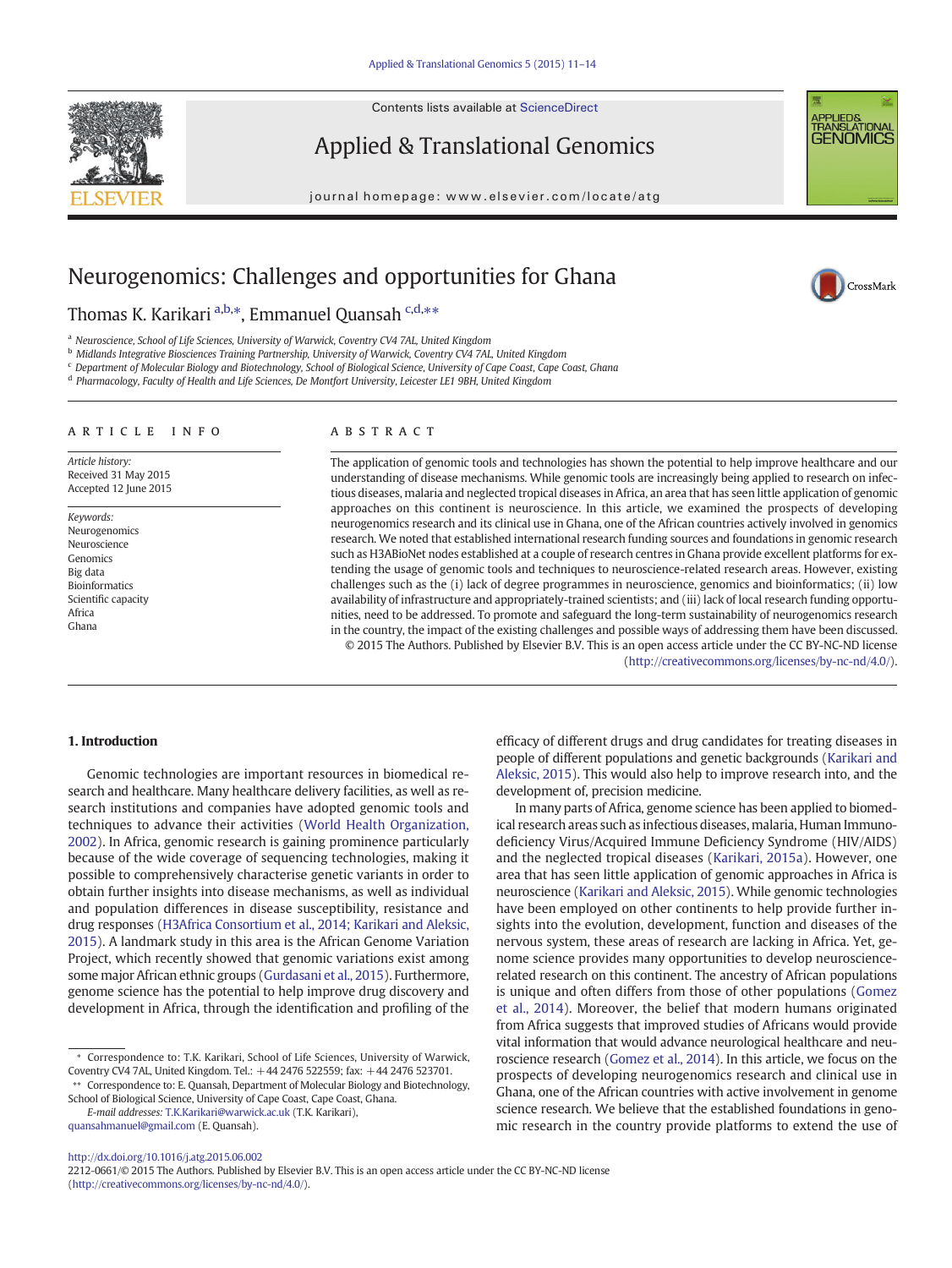genomic techniques to neuroscience-related research. We also discuss the challenges that would need to be addressed to enable this kind of transformation.

### 2. Opportunities for neurogenomics application in Ghana

Recent investments in genomics in Ghana have provided opportunities to advance this area of research. Important examples of these investments include the: (i) provision of research funds to Ghanaian investigators to study the genomic regulation of diseases such as stroke, tuberculosis, HIV/AIDS and malaria. These funds have been provided by, for example, the Human Heredity and Health in Africa (H3Africa; [http://](http://h3africa.org) [h3africa.org\)](http://h3africa.org) project which is jointly funded by the National Institute of Health (NIH) in the United States and the Wellcome Trust (WT) in the United Kingdom as well as the Malaria Genetic Epidemiology Network (MalariaGEN; <https://www.malariagen.net>); and (ii) establishment of H3ABioNet nodes (centres of excellence) in Ghanaian research centres to deliver training and research in bioinformatics and genomics data analysis [\(H3Africa Consortium et al., 2014; Karikari, 2015a\)](#page-3-0). In addition, some international agencies (including the NIH and WT) often have funding programmes for genomics-related research in Africa that Ghana-based neuroscientists can take advantage of.

Ghana also has a considerable capacity in bioinformatics; scientists with this expertise can support genomics research design, data analysis and interpretation, as well as student training. In this regard, Ghanaian research facilities with bioinformatics and genomics capacities do organise training programmes (short courses and workshops) for scientists who would like to improve their knowledge in, and application of, these skills to advance their research activities. These programmes are helping to widen participation in genomics and bioinformatics in Ghana [\(Karikari, 2015a](#page-4-0)). Scientists working in neuroscience-related areas in Ghana could therefore collaborate with their colleagues who have indepth knowledge of genomic techniques and data analysis to support research into neurological diseases and related disorders in the country.

Due to the rich biodiversity in Ghana, pharmacognosy research and the practise of herbal medicine are common in the country ([van Andel](#page-4-0) [et al., 2012\)](#page-4-0). While pharmacognosy research usually focuses on ascertaining the potential usefulness of herbal products and other natural products as therapeutic agents against specific diseases, evaluation of the scientific basis of the apparent effectiveness of these products is often lacking [\(Mahomoodally, 2013\)](#page-4-0). The adoption of neurogenomics would provide an opportunity to improve the clinical applicability of pharmacognosy research outcomes. This could be, for example, through the: (i) in-depth characterisation of the disease-modifying effects of bioactive compounds at the genomic and molecular levels; (ii) use of bioinformatics approaches to screen for drug potency against specific disease targets; (iii) possibility to support drug discovery and development by matching potential therapeutic agents with diseases that they would be effective against [\(Karikari and Aleksic, 2015\)](#page-4-0).

Furthermore, the herbal medicine industry in Ghana has been growing, with many people relying on herbal products for their healthcare needs [\(van Andel et al., 2012\)](#page-4-0). The use, and the effectiveness, of traditional medical approaches in treating neurological conditions have been documented in sub-Saharan Africa over several decades [\(Osuntokun, 1975\)](#page-4-0). For this reason, the gradual integration of herbal medicine (or products) into the orthodox healthcare system in Ghana might be a good way to improve treatment outcomes. In this direction, initial attempts have been made to ascertain how the two systems could potentially work together. These attempts include the establishment of a herbal medicine degree programme and the integration of graduates from this programme into the mainstream national health service to support orthodox physicians in healthcare delivery [\(Adusi-Poku et al.,](#page-3-0) [2009; Ministry of Health, Republic of Ghana, 2007](#page-3-0)). While the aim behind this integration is to explore the feasibility of using herbal products in clinical care, the rigorous testing of these products for their safety and molecular mechanisms of action will be paramount. Genomic approaches will be useful in this regard.

Genetic and phenotypic diversity among African populations, including Ghanaian populations, is often higher than that of non-African populations ([Campbell and Tishkoff, 2008; Gomez et al., 2014](#page-3-0)). Unfortunately, it remains largely unknown whether these diversities and population sub-structures among Africans affect susceptibility to and resistance from specific neurological diseases. The available evidence shows that the genetic basis of some neurological diseases (including specific neurodegenerative and motor neuron diseases) differ between specific African populations and also between African and non-African populations, suggesting that these diseases might progress in a population-specific manner ([Karikari and Aleksic, 2015; Quansah and](#page-4-0) [Karikari, 2015\)](#page-4-0). However, the evidence based on the genetic and molecular basis of neurological diseases among Ghanaians is scanty. Improved use of neurogenomic tools might help to identify the genomic regulation of these diseases among people of Ghanaian descent, and how this might differ from other populations in Africa and elsewhere.

### 3. Challenges to neurogenomics use in Ghana

While there are prospects of using genomic techniques and tools to advance neuroscience research in Ghana, there are challenges that need to be addressed. These include the: (i) low numbers of appropriatelytrained scientists and clinicians for clinical and experimental use of neurogenomics approaches, and (ii) lack of laboratory resources for this kind of research. Another challenge is the lack of degree programmes in genome science to train more scientists in this area. In this section, we will discuss how these weaknesses affect the adoption of neurogenomics. Other challenges such as issues regarding: ethical collection, use and sharing of genomics data; collaborative research; and a heavy burden of diseases with associated neurological complications have been previously discussed elsewhere ([Karikari and Aleksic, 2015](#page-4-0)).

To begin with, experimental neuroscience research capacity is low in Ghana. In a recent evaluation of neuroscience research capacity in the country, we found that studies into the molecular, genetic and genomic basis of neurological health and disease were seriously lacking (unpublished data). We identified almost no research group leading this area of research in the country. However, before genomics can be applied to neuroscience, knowledge and expertise in experimental neuroscience is essential. The lack of scientists focused on bench science aspects of neuroscience (including molecular and genetic aspects) is a huge challenge that needs to be addressed.

Additionally, most higher education institutions in Ghana do not have the required laboratory resources and adequately-trained human resources to lead genomics research activities. It was recently reported that out of the many science-focused higher education and research institutions in the country, only a few (about twenty) have been involved in bioinformatics and genomics-related research work in the past decade ([Karikari, 2015a\)](#page-4-0). This inadequacy would negatively affect the adoption of genome science, particularly in areas such as student training and research application.

An important field where neurogenomics is used is clinical medicine [\(Boguski and Jones, 2004; Tsuji, 2013](#page-3-0)). Genomic tools and techniques are used in the neurology clinic and research areas to better understand: (i) how diseases are genetically and/or genomically regulated; (ii) how these information can be used to help develop accurate diagnostic platforms for patients; (iii) how genomic regulation of diseases can be used to predict an individual's risk of developing a disease later in life; (iv) whether the risk of developing specific neurological diseases is more severe among different populations and ethnic groups; and (v) how effective therapeutic agents can be developed [\(Boguski and Jones,](#page-3-0) [2004; Tsuji, 2013\)](#page-3-0). To be able to develop clinical applications of neurogenomics in Ghana, more clinicians should be trained to incorporate genomic testing in their diagnosis and treatment criteria. However, clinicians with expertise in neuroscience are limited in Ghana, leaving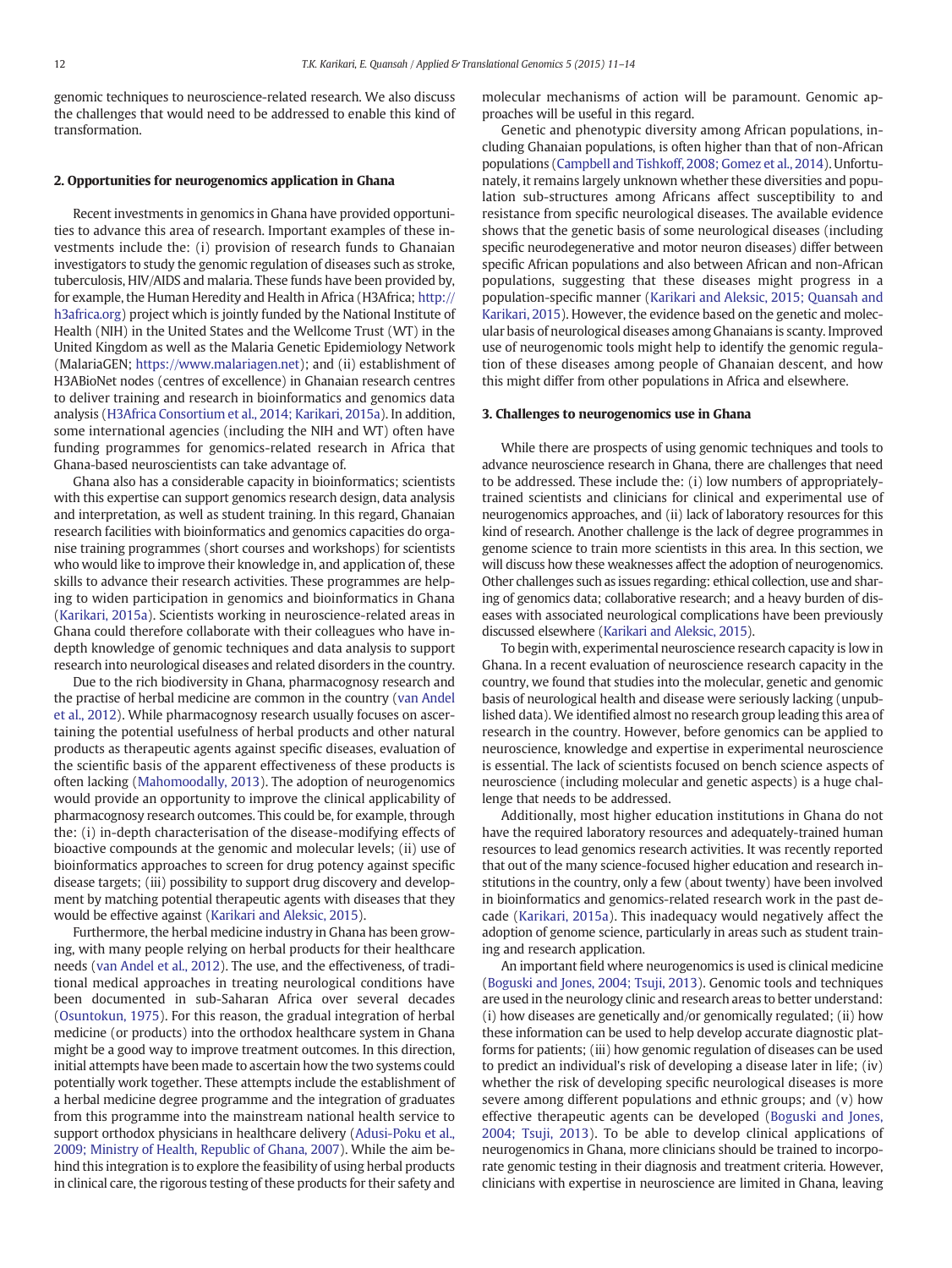<span id="page-3-0"></span>the potential use of clinical neurogenomics in doubt. It was recently reported that there are only two neurologists actively practising in Ghana (Drislane et al., 2014a). Since Ghana has a population of about 26 million people, this translates to a neurologist to 13 million Ghanaians. This ranks poorly against the World Health Organization's recommendation of one neurologist to 100,000 persons (Bower and Zenebe, 2005). In the absence of neurologists and other clinicians with expertise in neuroscience-related areas, non-specialised clinicians can be trained to facilitate the use of neurogenomics in Ghanaian health facilities. Recent initiatives such as the introduction of pro-rural medical residency programmes and short courses to train non-neurology specialist clinicians in specific areas of neurology are helping to improve the number of specialist clinicians as well as those with considerable know-how in neurology to support the clinical use of genomics (Cilia, 2013; Drislane et al., 2014b). More initiatives of this kind will be required.

To ensure the sustainable supply of scientists with expertise in the design, implementation, analysis and reporting of neuroscience and genomic research, degree programmes that provide top-notch training in these areas are needed [\(Karikari, 2015a; Karikari et al., 2015a\)](#page-4-0). In Ghana, degree programmes in neuroscience, genome science, bioinformatics and computational biology (training in bioinformatics and computational biology is required for genomic data analysis and the development of computational tools and methods for this analysis) are nonexistent [\(Karikari, 2015a; Karikari et al., 2015a, 2015b\)](#page-4-0). This means that there is currently no local opportunity for students who are interested in these areas to pursue their dreams. While there are plans to establish some of these training programmes in the near future, it is important that emphasis is placed on the development of up-todate curricula and the provision of training resources to ensure that trainees would obtain world-class education in these areas ([Karikari](#page-4-0) [et al., 2015a; Quansah and Karikari, 2015](#page-4-0)). Aside from the establishment of degree programmes for exclusive training in neuroscience and genomics, improved integration of computational biology training into existing life science curricula in the country would be vital in ensuring that more life scientists are trained to be able to generate, analyse, interpret and report on large computational data ([Karikari, 2015b,](#page-4-0) [2015c\)](#page-4-0).

The lack of local funding for bioinformatics research, and genomic research in particular, is another impeding factor to the adoption and use of neurogenomics and related applications in Ghana ([Karikari,](#page-4-0) [2015a](#page-4-0)). Although the cost of genomic sequencing technologies have reduced drastically in recent years, many Ghanaian laboratories will find it difficult to purchase these equipment and the associated software and hardware for the processing and analysis of genomic data ([Karikari,](#page-4-0) [2015a](#page-4-0)). Presently, Ghana has no governmental agency that administers and awards competitive research grants directly to scientists [\(United](#page-4-0) [Nations Conference on Trade and Development \(UNCTAD\), 2011](#page-4-0)). Also, the Government's spending on local scientific research is less than 1.0% of the country's gross domestic product ([Karikari, 2015a;](#page-4-0) [United Nations Conference on Trade and Development \(UNCTAD\),](#page-4-0) [2011](#page-4-0)). This negatively affects the amount and quality of research conducted in the country, since only a few scientists can succeed in securing funding from international donor agencies. The Government of Ghana, educational authorities, the private sector and other stakeholders should do more to support scientific research in the country.

Lastly, ensuring good public understanding of the processes, outcomes and significance of genomic research is an important step in widening participation in this area ([Tindana et al., 2012\)](#page-4-0). This is because genomic research has ethical, legal and social implications (ELSI) that need to be effectively addressed in all research activities (Caulfield et al., 2013). While considerable progress has been made in ensuring that societal concerns are catered for in genomics research conducted in Africa, existing problems such as low literacy rates and low access to healthcare among African populations pose challenges to ensure that the ELSI of genomics research in Ghana are always properly addressed (de Vries et al., 2015). In order to safeguard the long-term sustainability of neurogenomics research and applications in Ghana, more innovative approaches should be developed to help the public better understand the risks and benefits of their involvement in this area of research [\(Karikari and Aleksic, 2015](#page-4-0)).

### 4. Conclusion

Neurogenomics is a developing area at the intersection of neuroscience, genome science and bioinformatics. Neurogenomics presents opportunities to help advance biomedical research in Ghana, for example, through the provision of further insights into the molecular basis of neurological disease risk, protection and progression, as well as to improve the testing and screening for herbal medicinal products. However, the existing challenges such as the lack of degree programmes in neuroscience, genomics and bioinformatics, and the inadequate expertise and laboratory resources for research and clinical application of neurogenomics need to be addressed to enable this transformation. Importantly, improved funding and policy support, particularly from the Government of Ghana, for neurogenomics research would be important to attract and equip the best-trained scientists in this area.

### Acknowledgement

TKK is a member of the Midlands Integrative Biosciences Training Partnership, which is funded by the UK's Biotechnology and Biological Sciences Research Council (BBSRC) grant number BB/J014532/1.

EQ is funded by a PhD studentship from De Montfort University, Leicester, UK.

### References

- Adusi-Poku, Y., Okine, L.K.-N., Hlortsi-Akakpo, F.K., Fleischer, T.C., Mensah, M.L.K., Arhin, P., Agyemfra, G., Dabra, T., Mensah, E.N., 2009. [Assessing herbal medical practitioners](http://refhub.elsevier.com/S2212-0661(15)30022-3/rf0005) [in professional qualifying examination in Ghana, a Model. Afr. J. Tradit. Complement.](http://refhub.elsevier.com/S2212-0661(15)30022-3/rf0005) [Altern. Med. 7, 85](http://refhub.elsevier.com/S2212-0661(15)30022-3/rf0005)–87.
- Boguski, M.S., Jones, A.R., 2004. Neurogenomics: at the intersection of neurobiology and genome sciences. Nat. Neurosci. 7, 429–433. http://dx.doi.org/[10.1038/nn1232](http://dx.doi.org/10.1038/nn1232).
- Bower, J.H., Zenebe, G., 2005. Neurologic services in the nations of Africa. Neurology 64, 412–415. http://dx.doi.org[/10.1212/01.WNL.0000150894.53961.E2](http://dx.doi.org/10.1212/01.WNL.0000150894.53961.E2).
- Campbell, M.C., Tishkoff, S.A., 2008. African genetic diversity: implications for human demographic history, modern human origins, and complex disease mapping. Annu. Rev. Genomics Hum. Genet. 9, 403–433. http://dx.doi.org/10.1146/annurev.genom.9. 081307.164258.
- Caulfield, T., Chandrasekharan, S., Joly, Y., Cook-Deegan, R., 2013. Harm, hype and evidence: ELSI research and policy guidance. Genome Med. 5, 21. http://dx.doi.org/10. 1186/gm425.
- Cilia, R., 2013. Neurology training for non-neurologists in West Africa: focus on Parkinson's disease and other neurodegenerative disorders [WWW document] URL, [http://www.movementdisorders.org/MDS/Regional-Sections/Sub-SaharanAfrica/](http://creativecommons.org/licenses/by-nc-nd/4.0/) [Neurology-Training-for-Non-Neurologists-in-West-Africa.htm](http://creativecommons.org/licenses/by-nc-nd/4.0/) (accessed 4.28.15).
- De Vries, J., Tindana, P., Littler, K., Ramsay, M., Rotimi, C., Abayomi, A., Mulder, N., Mayosi, B.M., 2015. The H3Africa policy framework: negotiating fairness in genomics. Trends Genet. 31, 117–119. http://dx.doi.org/[10.1016/j.tig.2014.11.004](http://dx.doi.org/10.1016/j.tig.2014.11.004).
- Drislane, F.W., Akpalu, A., Wegdam, H.H.J., 2014a. [The Medical System in Ghana. Yale](http://refhub.elsevier.com/S2212-0661(15)30022-3/rf0040) [J. Biol. Med. 87, 321](http://refhub.elsevier.com/S2212-0661(15)30022-3/rf0040)–326.
- Drislane, F.W., Akpalu, A., Wegdam, H.H.J., 2014b. [Establishment of a general medicine](http://refhub.elsevier.com/S2212-0661(15)30022-3/rf0045) [residency training program in rural West Africa. Yale J. Biol. Med. 87, 327](http://refhub.elsevier.com/S2212-0661(15)30022-3/rf0045)–339.
- Gomez, F., Hirbo, J., Tishkoff, S.A., 2014. Genetic variation and adaptation in Africa: Implications for human evolution and disease. Cold Spring Harb. Perspect. Biol. 6, a008524. http://dx.doi.org[/10.1101/cshperspect.a008524](http://dx.doi.org/10.1101/cshperspect.a008524).
- Gurdasani, D., Carstensen, T., Tekola-Ayele, F., Pagani, L., Tachmazidou, I., Hatzikotoulas, K., Karthikeyan, S., Iles, L., Pollard, M.O., Choudhury, A., Ritchie, G.R.S., Xue, Y., Asimit, J., Nsubuga, R.N., Young, E.H., Pomilla, C., Kivinen, K., Rockett, K., Kamali, A., Doumatey, A.P., Asiki, G., Seeley, J., Sisay-Joof, F., Jallow, M., Tollman, S., Mekonnen, E., Ekong, R., Oljira, T., Bradman, N., Bojang, K., Ramsay, M., Adeyemo, A., Bekele, E., Motala, A., Norris, S.A., Pirie, F., Kaleebu, P., Kwiatkowski, D., Tyler-Smith, C., Rotimi, C., Zeggini, E., Sandhu, M.S., 2015. The African Genome Variation Project shapes medical genetics in Africa. Nature 517, 327–332. http://dx.doi.org[/10.1038/nature13997](http://dx.doi.org/10.1038/nature13997).
- H3Africa Consortium, Rotimi, C., Abayomi, A., Abimiku, A., Adabayeri, V.M., Adebamowo, C., Adebiyi, E., Ademola, A.D., Adeyemo, A., Adu, D., Affolabi, D., Agongo, G., Ajayi, S., Akarolo-Anthony, S., Akinyemi, R., Akpalu, A., Alberts, M., Alonso Betancourt, O., Alzohairy, A.M., Ameni, G., Amodu, O., Anabwani, G., Andersen, K., Arogundade, F., Arulogun, O., Asogun, D., Bakare, R., Balde, N., Baniecki, M.L., Beiswanger, C., Benkahla, A., Bethke, L., Boehnke, M., Boima, V., Brandful, J., Brooks, A.I., Brosius, F.C., Brown, C., Bucheton, B., Burke, D.T., Burnett, B.G., Carrington-Lawrence, S., Carstens, N., Chisi, J., Christoffels, A., Cooper, R., Cordell, H., Crowther, N., Croxton, T., de Vries, J., Derr, L., Donkor, P., Doumbia, S., Duncanson, A., Ekem, I., El Sayed, A., Engel, M.E., Enyaru,